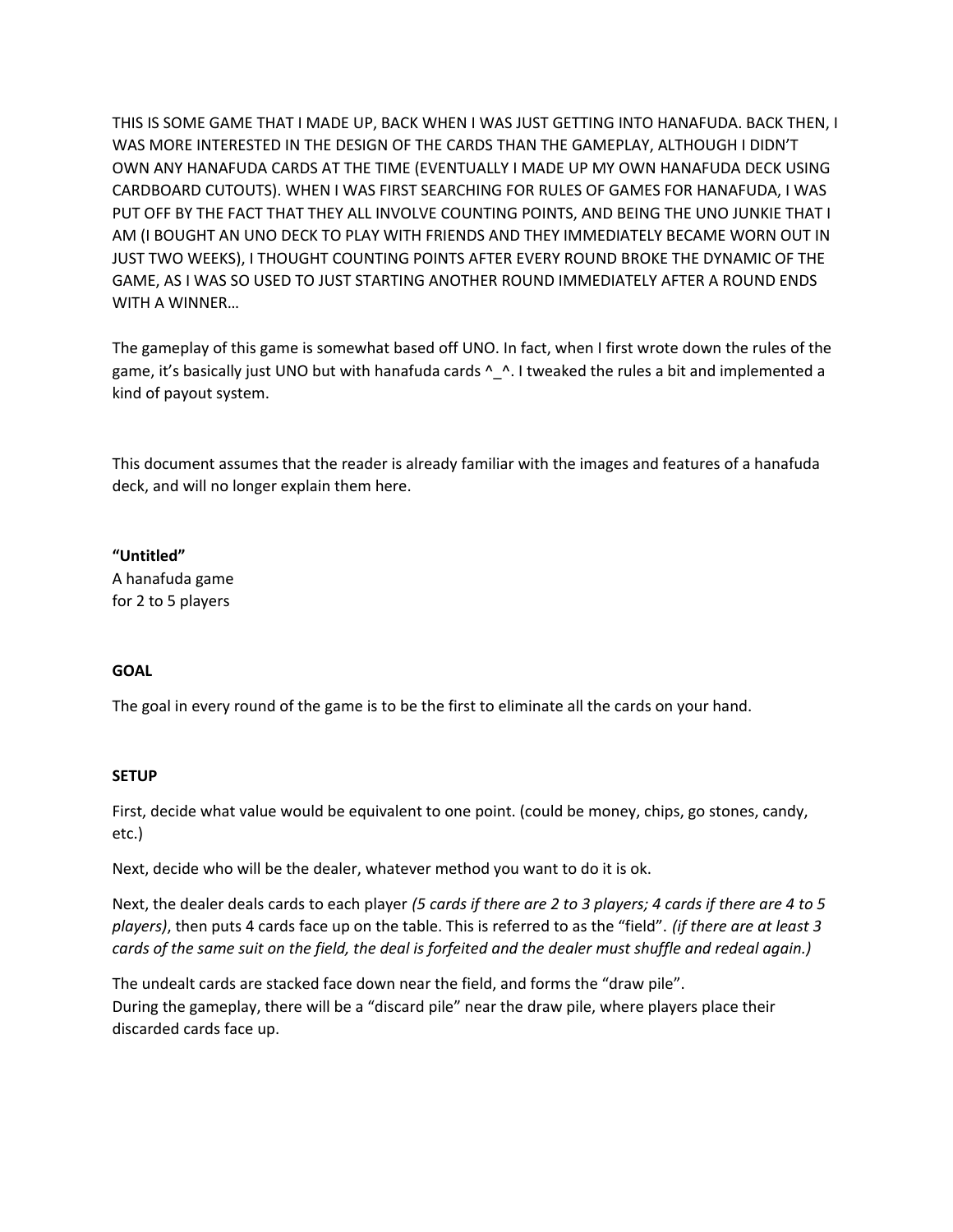# **GAMEPLAY**

The dealer plays first, and progression of turns is counter-clockwise. Every time a player's turn ends, there must always be 4 face up cards on the field.

During each player's turn, he/she may do one of the following moves:

1. HAND-FIELD. Take one card from your own hand and put it on top of one of the cards on the field that contain a matching suit. Then both of those cards go into the discard pile. Then draw one card from the draw pile and put it on the field face up. Your turn ends, and turn goes to the player to your left. Then, depending on the card on top of the discard pile, an effect will affect the next player before he/she starts his/her turn.

2. FIELD HIKI. If you have three cards of the same suit on your hand, you may match them with one of the cards on the field of the same suit. Take each 3 cards and place them one by one on the matching card on the field. Then all 4 cards go into the discard pile. Then draw one card from the draw pile and put it on the field face up. Your turn ends, and turn goes to the player to your left. Then, depending on the card on top of the discard pile, an effect will affect the next player before he/she starts his/her turn.

3. HAND-HAND. If you have two cards of the same suit on your hand, you may place them one by one on the discard pile. Your turn ends, and turn goes to the player to your left. Then, depending on the card on top of the discard pile, an effect will affect the next player before he/she starts his/her turn.

4. HAND HIKI. If you have four cards of the same suit on your hand, you may place them one by one on the discard pile. Your turn ends, and turn goes to the player to your left. Then, depending on the card on top of the discard pile, an effect will affect the next player before he/she starts his/her turn.

5. FIELD-FIELD. If there are two cards of the same suit on the field, you may place both of them on the discard pile. Then take one card from your own hand and place it on the field face up. Then draw one card from the draw pile and place it on the field face up. Your turn ends, and turn goes to the player to your left. (the next player will not be affected by any effects)

6. STRUGGLE. If necessary, you may draw one card from the draw pile instead of doing any of the moves mentioned above.

6A. If the drawn card matches suit with one of the cards on the field, you may place the drawn card on top of the matching card, then put both cards on the discard pile. Then draw one card from the draw pile and put it on the field face up. Your turn ends, and turn goes to the player to your left. (the next player will not be affected by any effects).

6B. If the drawn card does not match suit with any of the cards on the field, put the card into your own hand. Your turn ends, and turn goes to the player to your left. (you may also use this move even if the draw card matches suit with any of the cards on the field)